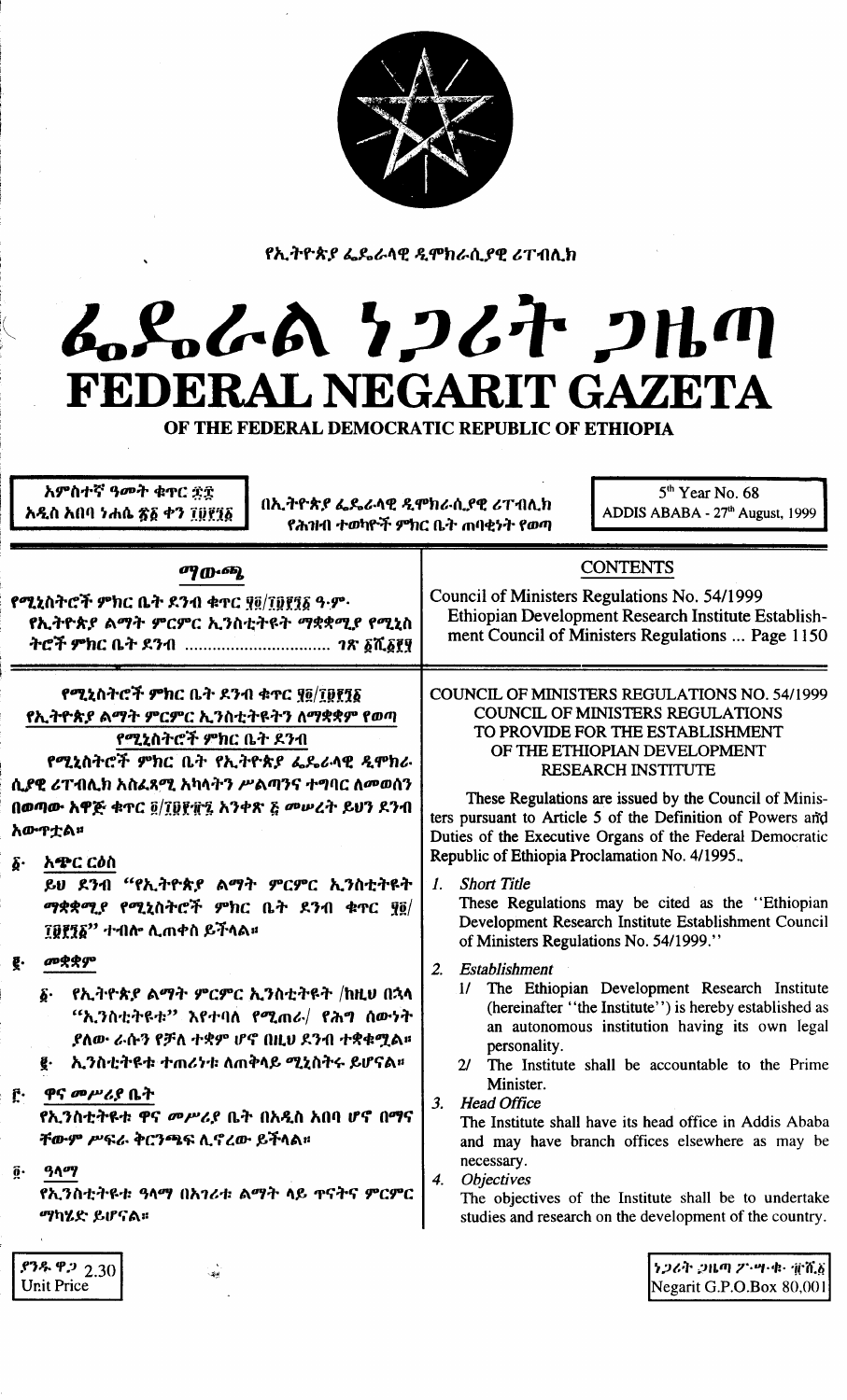#### ሥልጣንና ተግባር  $\ddot{c}$

- ኢንስቲትዩቱ የሚከተሉት ሥልጣንና ተግባሮች ይኖሩታል፡ የልማት ፖሊሲዎችን ለመቅረጽ የሚረዱ ዋናቶችና  $\ddot{b}$ .
	- ምርምሮችን የማካሄድ፡
	- መንግሥት ሥራ ላይ የዋላቸው የልማት ፖሊሲዎች ë. **ያስከተሉትን ው**ጤት የመገምገም፡
	- ለሚያካሂደው ዋናትና ምርምር የሚያስፌልጉትን Ē٠ መረጀዎች የመሰብሰብና በሌሎች አካላት የተሰበሰቡ ትንም የመጠቀም፡
	- የምርምር ውጤቶችን የማሳተምና የማስራጨት፡  $\ddot{\mathbf{a}}$ .
	- በልማት መስክ የምክር አገልግሎት የመስጠት፡  $\ddot{c}$
	- ለዓላማው መሳካት አስተዋጽኦ ሊያደርጉ ከሚችሉ  $\ddot{\imath}$ . የአገር ውስዋም ሆኑ የውጭ አገር ተቋሞች ጋር ግንኙነት የመመሥረት:
	- የንብረት ባለቤት የመሆን: ውል የመዋዋልና በስሙ ĵ٠ *የመክ*ሰስና የመከሰስ፡
	- ዓላማውን ለማሳካት የሚረዱ ሴሎች ተግባሮችን Ϋ́· የማከናወን።

#### የኢንስቲትዩቱ አቋም  $\mathbf{\hat{i}}$ .

ኢንስቲትዩቱ፡

- በመንግሥት የሚሾም አንድ ዲሬክተር፡ እና б.
- አስፈላጊው ሥራተኞች፣ ġ.
- ይኖሩታል።
- የዲሬክተሩ ሥልጣንና ተግባር  $\hat{\mathbf{z}}$ .
	- የኢንስቲትዩቱ ዲሬክተር የኢንስቲትዩቱ ዋና ሥራ አስፈጸሚ ሆኖ የኢንስቲትዩቱን ሥራዎች ይመራል፡ **ያስተ**ዳድራል፡፡
	- $(0)$   $(1)$   $(1)$   $(2)$   $(3)$   $(3)$   $(4)$   $(5)$   $(5)$   $(7)$   $(6)$   $(8)$   $(1)$   $(1)$   $(1)$   $(1)$   $(1)$   $(1)$   $(1)$   $(1)$   $(1)$   $(1)$   $(1)$   $(1)$   $(1)$   $(1)$   $(1)$   $(1)$   $(1)$   $(1)$   $(1)$   $(1)$   $(1)$   $(1)$   $(1)$   $(1)$   $(1)$ ĝ. አጠቃላይ አነ*ጋገ*ር እንደተጠበቀ ሆኖ ዲሬክተሩ፣
		- በዚህ ደንብ አንቀጽ ፩ የተመለከቱትን የኢንስቲት U) <u>ዩቱን ሥልጣንና ተግባሮች በሥራ ላይ ያውላል፣</u>
		- የፌዶራል ሲቪል ሰርቪስ ሕጎችን መሠረታዊ ለ) -ዓላማዎች በመከተል የኢንስቲትዩቱን ሥራተኞች ይቀዋራል፣ ያስተዳድራል፣
		- ሐ) የኢንስቲትዩቱን የሥራ ፕሮግራሞችና በጀት አዘጋጅቶ ለጠቅላይ ሚኒስትሩ ጽ/ቤት ያቀርባል፣ ሲፌቀድም በሥራ ላይ ያውላል፣
		- መ) ለኢንስቲትዩቱ በተፈቀደለት በጀትና የሥራ ፕሮግራም መሥረት ገንዘብ ወጪ ያደርጋል፤
		- ω) ከሦስተኛ ወገኖች ጋር በሚደረጉ ግንኙነቶች ሁሉ ኢንስቲትዩቱን ይወክላል፤
		- ረ) የኢንስቲትዩቱን የሥራ አፌጻጸምና የሂሳብ ሪፖርተ አዘጋጅቶ ለጠቅላይ ሚኒስትሩ ጽ/ቤት ያቀርባል።
	- ዲሬክተሩ ለኢንስቲትዩቱ የሥራ ቅልኖፍና ባስፌለን ŗ٠ መጠን ከሥልጣንና ተግባሩ በከፊል ለኢንስቲትዩቱ ሥራተኞች በውክልና ሊያስተላልፍ ይችላል፣ ሆኖም ዲሬክተሩ በማይኖርበት ጊዜ እርሱን ተክቶ የሚሥራው ሰው ከ፴ ቀናት በላይ የሚሥራ ከሆነ ውክልናው አስቀድሞ ለጠቅላይ ሚኒስትር ጽ/ቤት ቀርቦ መፈቀድ አለበት።
	- በጀት
		- ምንጮች ከሚከተሉት የኢንስቲትዩቱ 027<sup>.</sup> δ. የተውጣጣ ይሆናል፡

**Powers and Duties** 5.

The Institute shall have the powers and duties to:

- undertake studies and research with a view to  $\mathbf{D}$ assisting the formulation of development policies;
- carry out impact analysis of development policies  $2)$ implemented by the Government;
- collect data it requires in the course of its studies and  $3)$ research and to use those compiled by other bodies;
- publish and distribute results of its research;  $4)$
- render consultancy services in development areas;  $5)$
- establish relations with domestic and foreign ins-6) contribute towards that may the titutions achievements of its objectives;
- own property, enter into contracts, sue and be sued in  $(7)$ its own name;
- perform such other activities as may be necessary for  $8)$ the attainment of its objectives.
- 6. Organs of the Institute
	- The Institute shall have:
	- 1) a director to be appointed by the Government; and
	- the necessary staff.  $(2)$
- Powers and Duties of the Director  $7<sup>1</sup>$ 
	- 1) The Director shall be the chief executive officer of the Institute and shall direct and administer the activities of the Institute.
	- Without limiting the generality of the provisions of  $2)$ Sub-Article (1) of this Article, the Director shall:
		- exercise the powers and duties of the Institute  $(a)$ stated under Article 5 of these Regulations;
		- employ and administer employees of the Ins- $(b)$ titute following the basic principles of the Federal Civil Service laws;
		- prepare and submit to the office of the Prime  $(c)$ Minister the work program and budget of the Institute; and implement same upon approval;
		- (d) effect expenditure in accordance with the approved budget and work program of the Institute:
		- (e) represent the Institute in all its dealings with third parties;
		- prepare and submit to the Office of the Prime  $(f)$ Minister the activity and financial reports of the Institute:
	- The Director may, to the extent necessary for the  $3)$ efficient performance of the activities of the Institute, delegate part of his powers and duties to the employees of the Institute; provided, however, that prior approval of the Office of the Prime Minister shall be required in the case of a person working on behalf of the Director for more than 30 days.

**Budget** 8.

The budget of the Institute shall be drawn from the  $\mathbf{D}$ following sources: